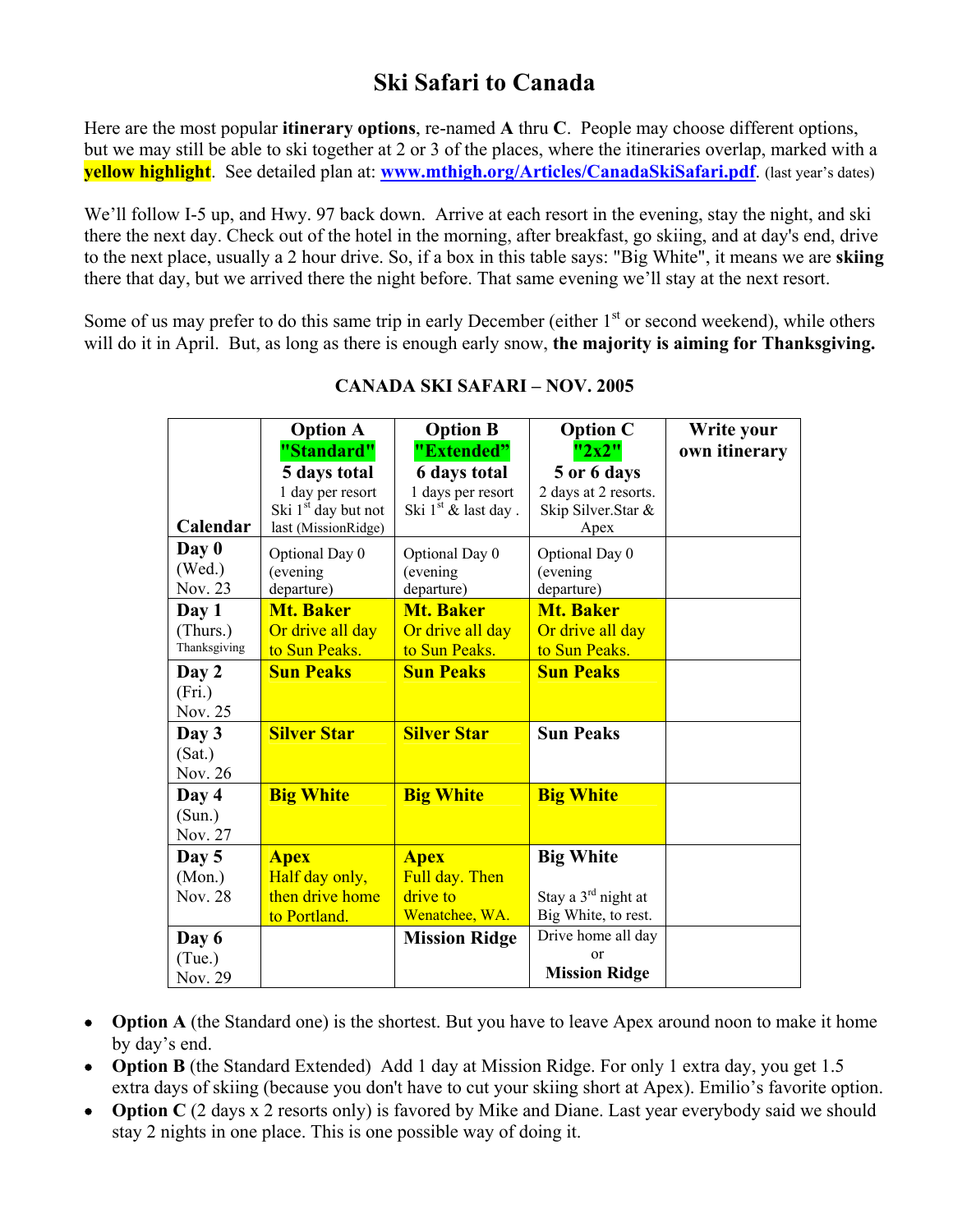**Please let us know your favorite option** and preferred dates (November, December or April). Emilio will do it at Thanksgiving (as long as there is enough snow), but will also help coordinate the other groups, at least to put you all in touch with each other.

Note the following issues:

- 1. **Day 0: To Baker or Not to Baker:** It's at least 11 hours drive from Portland to Sun Peaks. You can either drive all day (on Day 1), or you can start on the afternoon of Day 0 (after work), and drive up to Bellingham, WA. The next day (Day 1), instead of driving all day, you get to ski at Mt. Baker, and then complete the journey that afternoon and evening, arriving at Sun Peaks maybe just a little later than if you had driven all day.
- 2. **Sun Peaks.** Only Sun Peaks offers free skiing to American citizens on Thanksgiving Day. That's an incentive to start even a day earlier, so you can be there on Thanksgiving day. But, it is not really necessary, because Sun Peaks will give you 1 free day of skiing if you stay there 2 nights. So, you can still ski free for 2 days (1 free ticket from Sun Peaks + 1 voucher from Warren Miller).
- 3. **Silver Star & Big White.** Both of these resorts are under the same ownership and they both offer 2 free days of skiing if you stay in the mountain village for 2 nights. (This offer valid only early in the season.). So, as long as you stay there for 2 nights, you don't even need the Warren Miller vouchers. If it's a foggy day, it's better to ski at Silver Star (below tree line). Big White can be a whiteout in the fog.
- 4. **Apex.** If you want to drive straight home from Apex, you need to leave by about noon, to arrive in Portland by 10 or 11 pm. So, you only get a half-day at Apex. The alternative is to ski a whole day at Apex, and then drive only about 4.5 hours to Wenatchee, WA. Then you can ski at Mission Ridge the next day (only 12 miles from Wenatchee), and you can enjoy a whole day there, because now you only have another 5 hours to drive home.
- 5. **One night only, or 2 nights minimum.** Except for Apex, the other 3 resorts insist on a **2 nights minimum stay.** The first year, we didn't even know this. We never made any reservations ahead of time. We usually called the next resort the morning before we arrived there. At such lastminute notice, knowing they had empty rooms, we were always given a room. The next year, we tried to make reservations several days ahead of time, and that's when we ran into the 2-nights minimum requirement. If we pleaded hard enough, we were able to get a single night anyway. But, it might almost be simpler to not even try to make reservations ahead of time. This early in the season, finding a room is usually not a problem at all.
- 6. **Lodging in town or the Mountain Village.** All 4 resorts have a mountain village, with ski-in/skiout lodging. Most of us stayed right there on the mountain. Yes, it might be a bit more expensive, … but cost can dramatically decrease if you share a room between 2, 3, or 4 people. Let me know how flexible you are in sharing a room, and if you are looking for potential room-mates. If you wish to save even more money, you can easily stay at a motel in a nearby town. Each resort has a town within about an hour's drive (or less). Another inexpensive alternative (at least at Big White and Apex) is a hostel, right within the mountain village.
- 7. **Cost.** For comparison, I think it is safe to say that an average ski vacation will cost you probably a little **over \$100 per day.** This ski safari, during the past 2 years has cost approximately only **\$50** or **\$60** per day (mainly because of the free lift tickets), .. but you can push the price even lower, to maybe only \$40 per day if you stay in downtown motels. If you find a motel room for \$60 a night, and split it between two people, that's only \$30 per person. It could be even less, if you split the room between 3 people. We did that the first year, and everyone was comfortable. The price of gas is almost double this year, so that will probably push the total cost a bit higher. But, many of us will be carpooling, ... which will help divide the cost of gas.
- 8. **Three possible times.** The lift ticket vouchers are only valid during the following three periods: a) Thanksgiving; b) First half of December (until Dec. 17, 2005); or c) After March 29, 2006. If there is enough snow by Thanksgiving, let's grab it while we can! If not, we'll modify our plans and do it later.